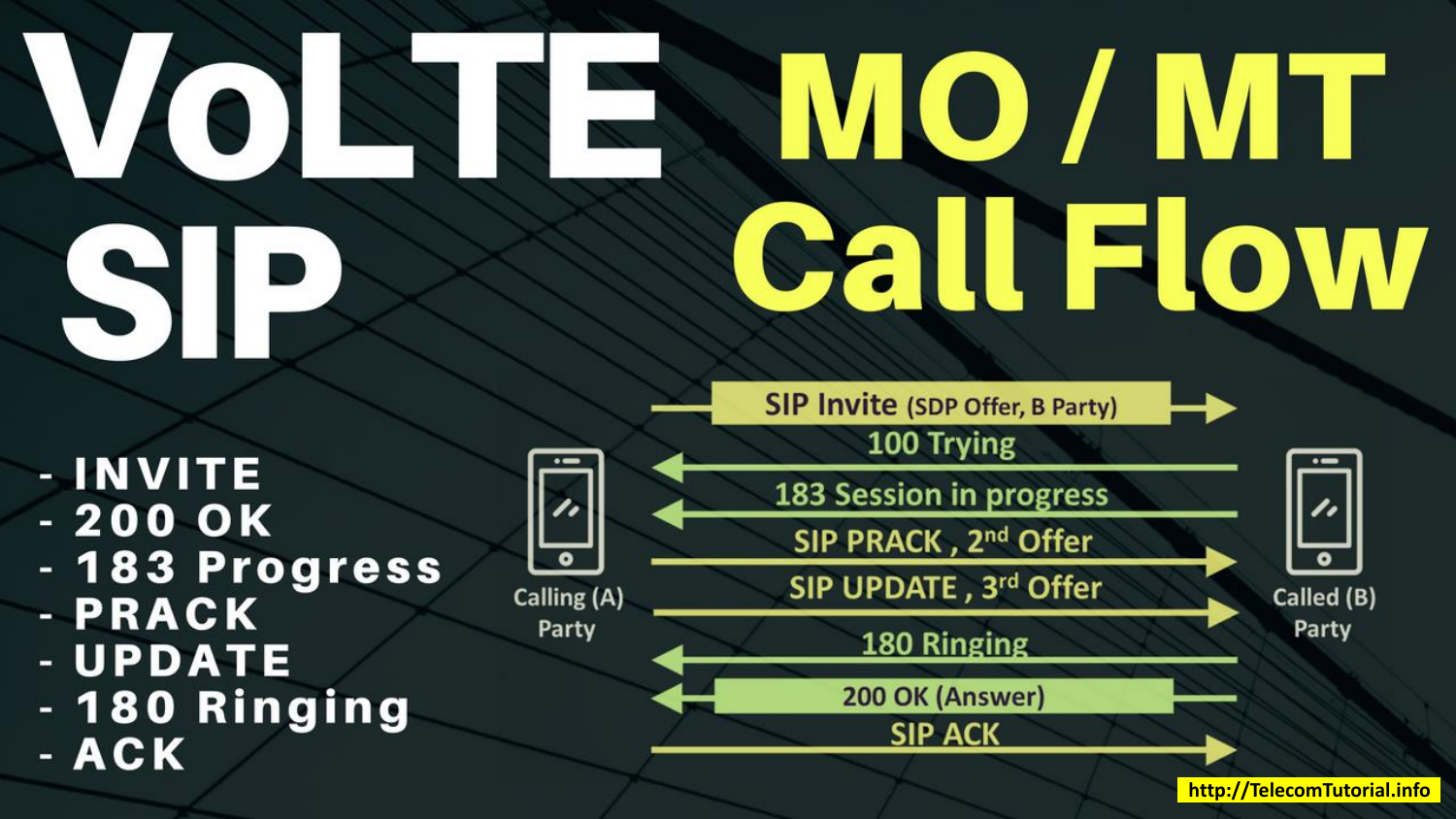## **VoLTE to VoLTE Call Flow**

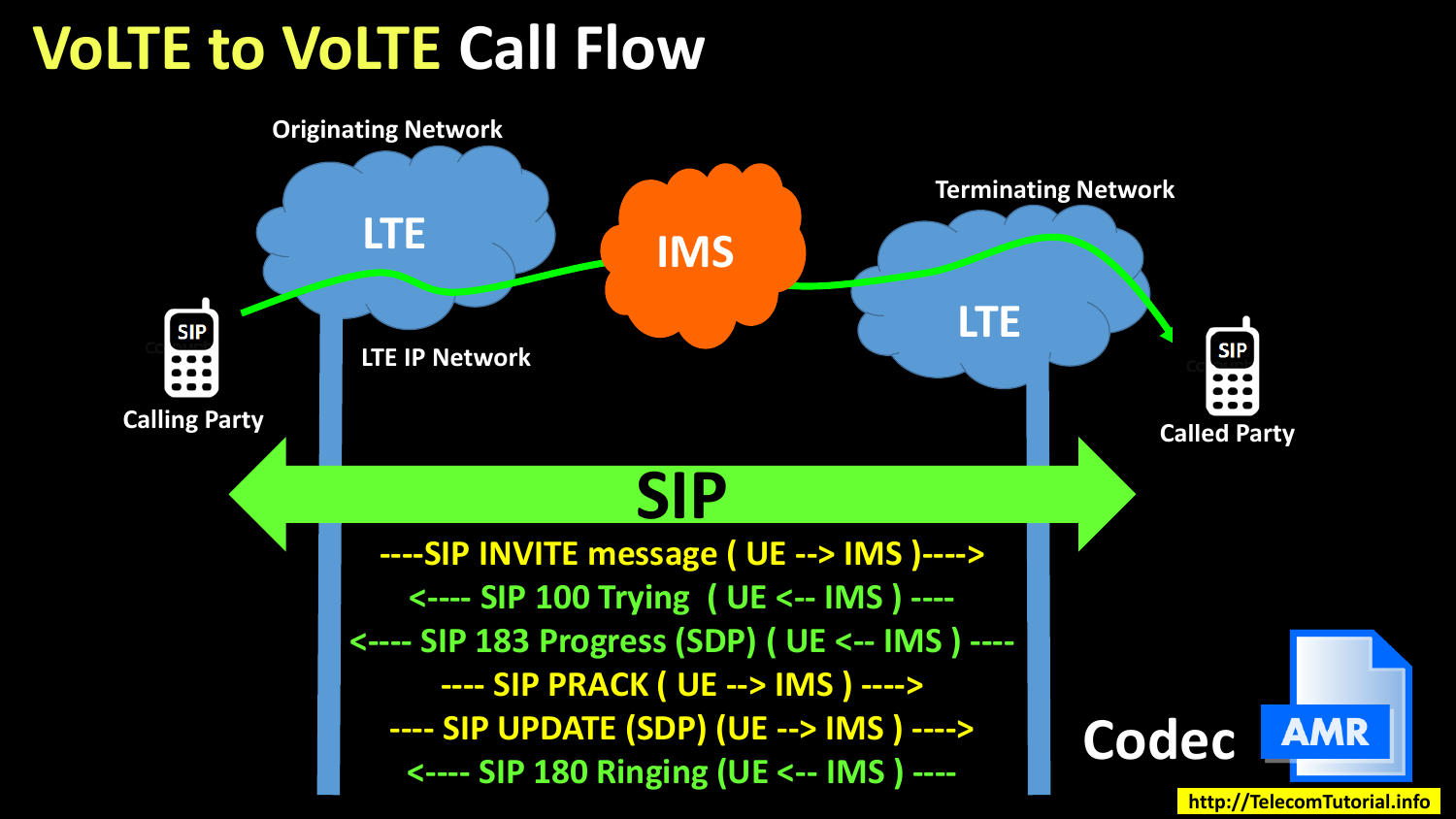## **VoLTE Call Overview**

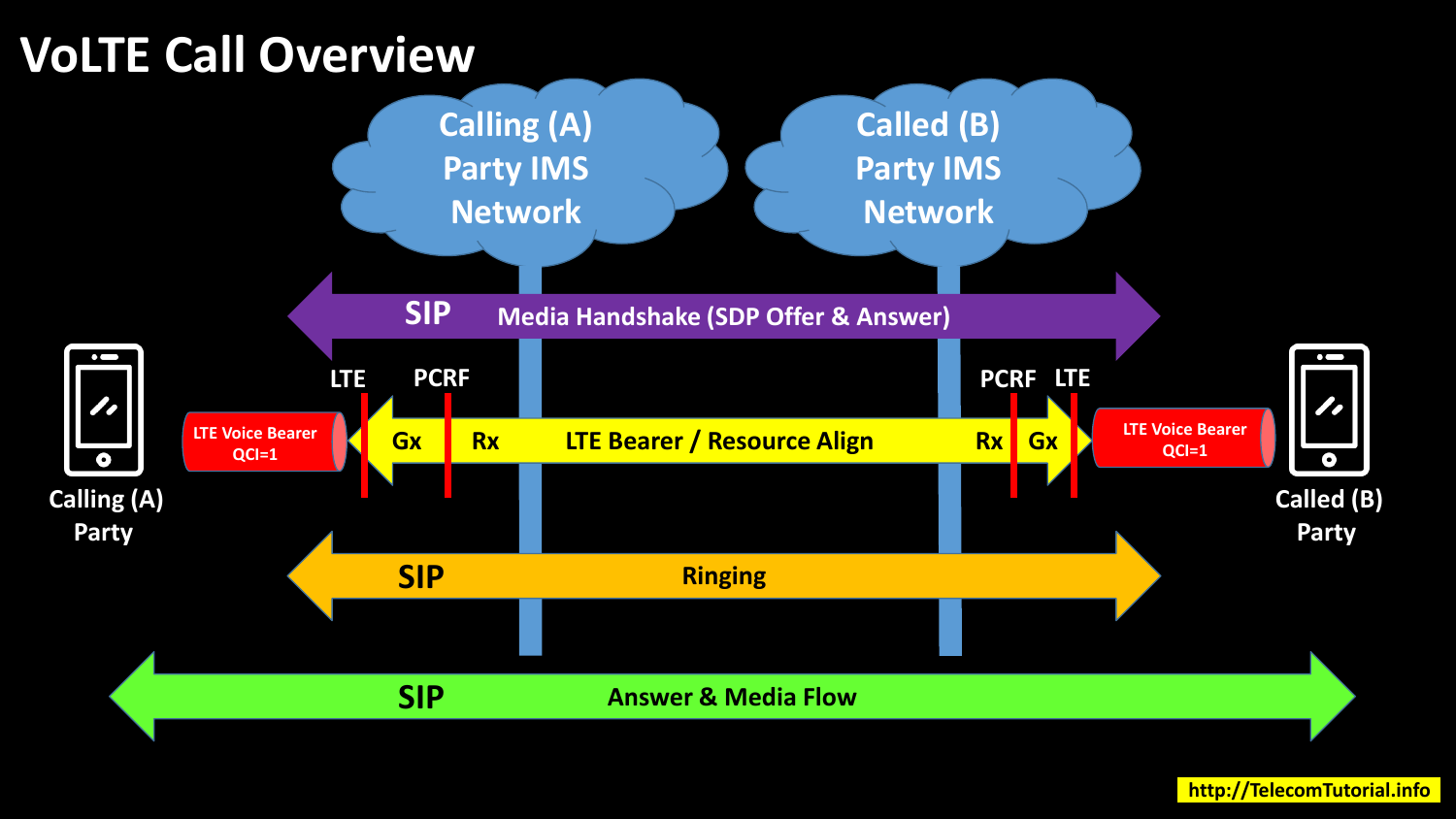## **VoLTE Call flow Messages ( Simple Overview )**

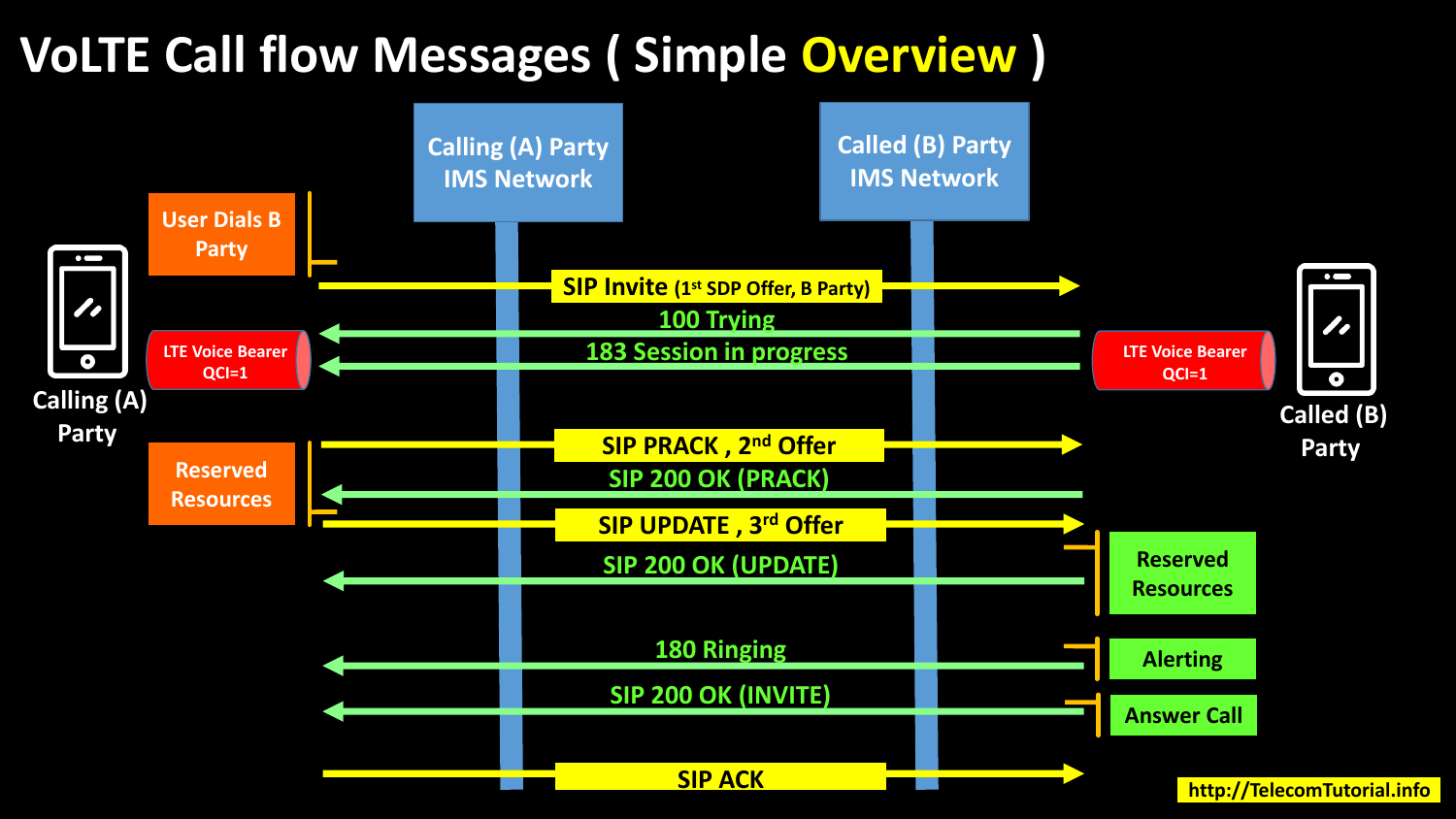

## **Call flow ( --> SIP Invite --> )**

#### **Why its used**

• Calling (A) Party informs IMS Network & B Party user about New Call

#### **How**

• SDP ( Session Description Protocol) is used for Carrying & Negotiating Media Information such Bandwidth & Codec

#### **Parameters Exchanged**

- **A Party** Details IMPU , IMPI
- **B Party** details such as tel-URI etc..
- **SDP offer** ( IMS media capabilities , Bandwidth Information Requested , Codec Supported information )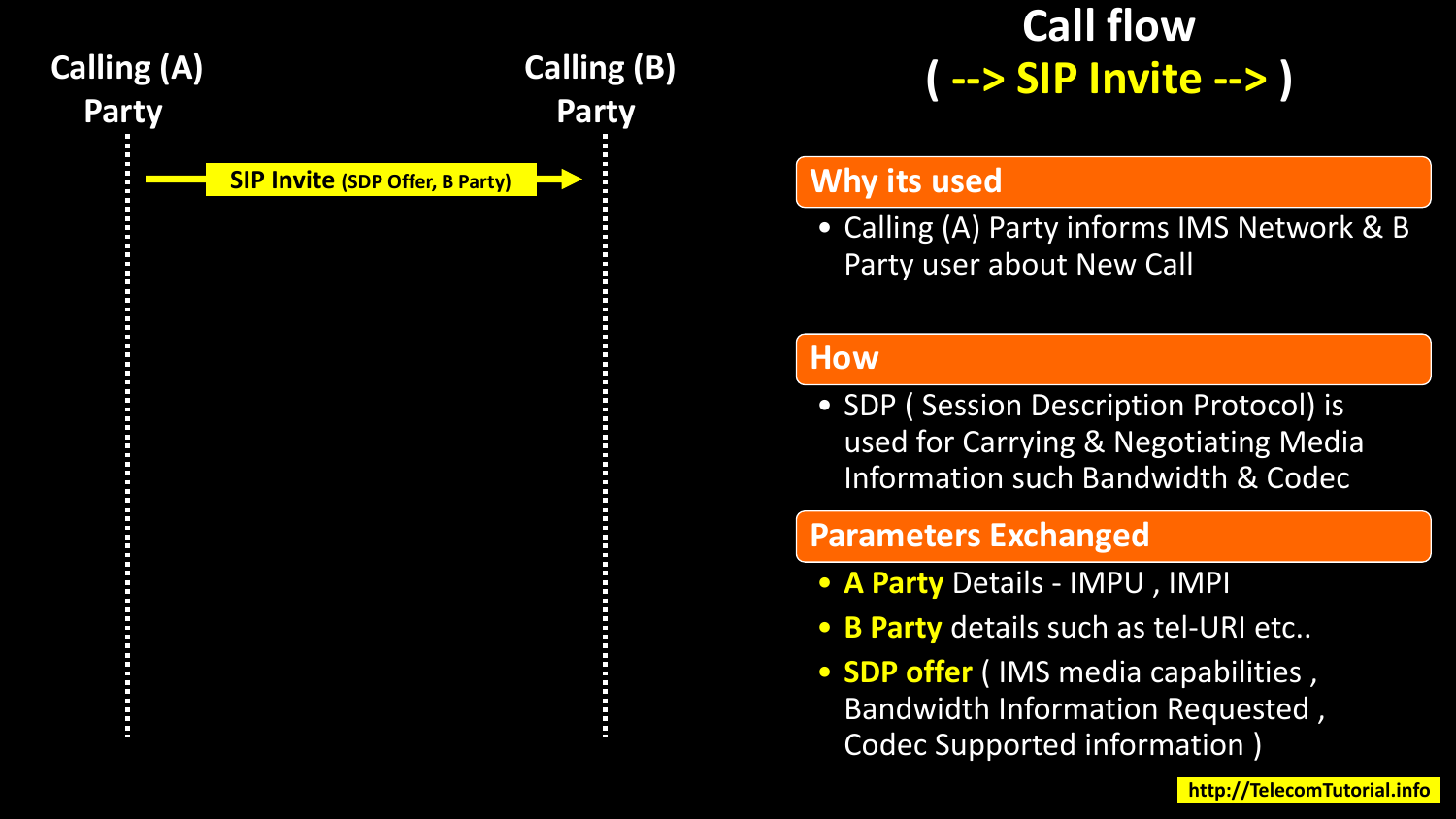

## **Call flow ( <-- 100 Trying <-- )**

• 100 Trying is Provisional response immediately to the Originator in Order to stop the re-transmissions of the INVITE request

#### **How**

• Every Node sent back 100 Trying in response

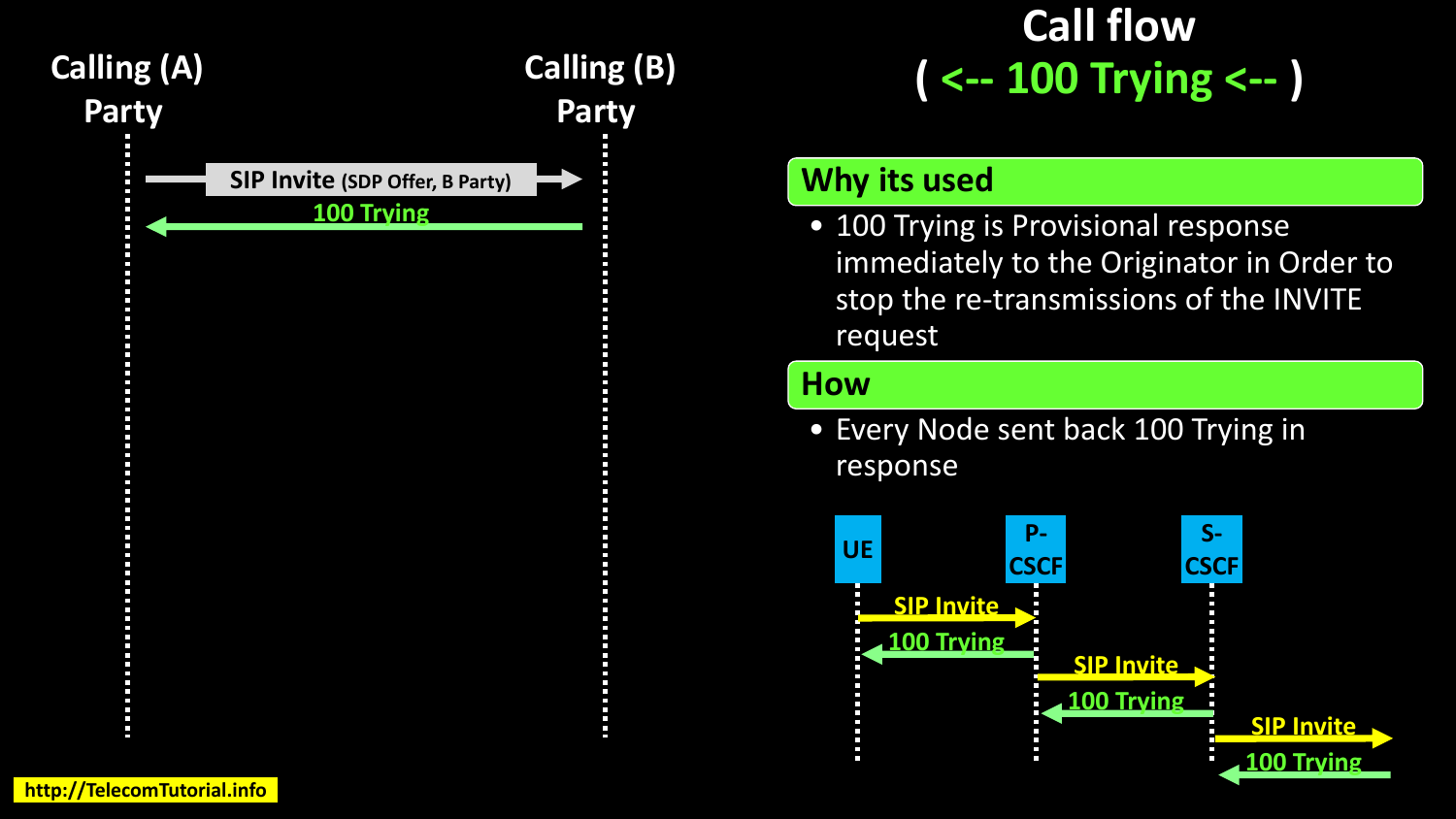

## **Call flow ( <-- 183 Session in progress <-- )**

#### **Why its used**

- B Party informs about **Codec supported**  and indicates that preconditions are not met ( So Not Ringing as of Now )
- **Dedicated Bearers** are created at both A Party & B Party Side on LTE Networks

#### **How**

- SDP answer sent to originating UE with Codec supported by B Party UE
- Dedicated Bearer flow :-

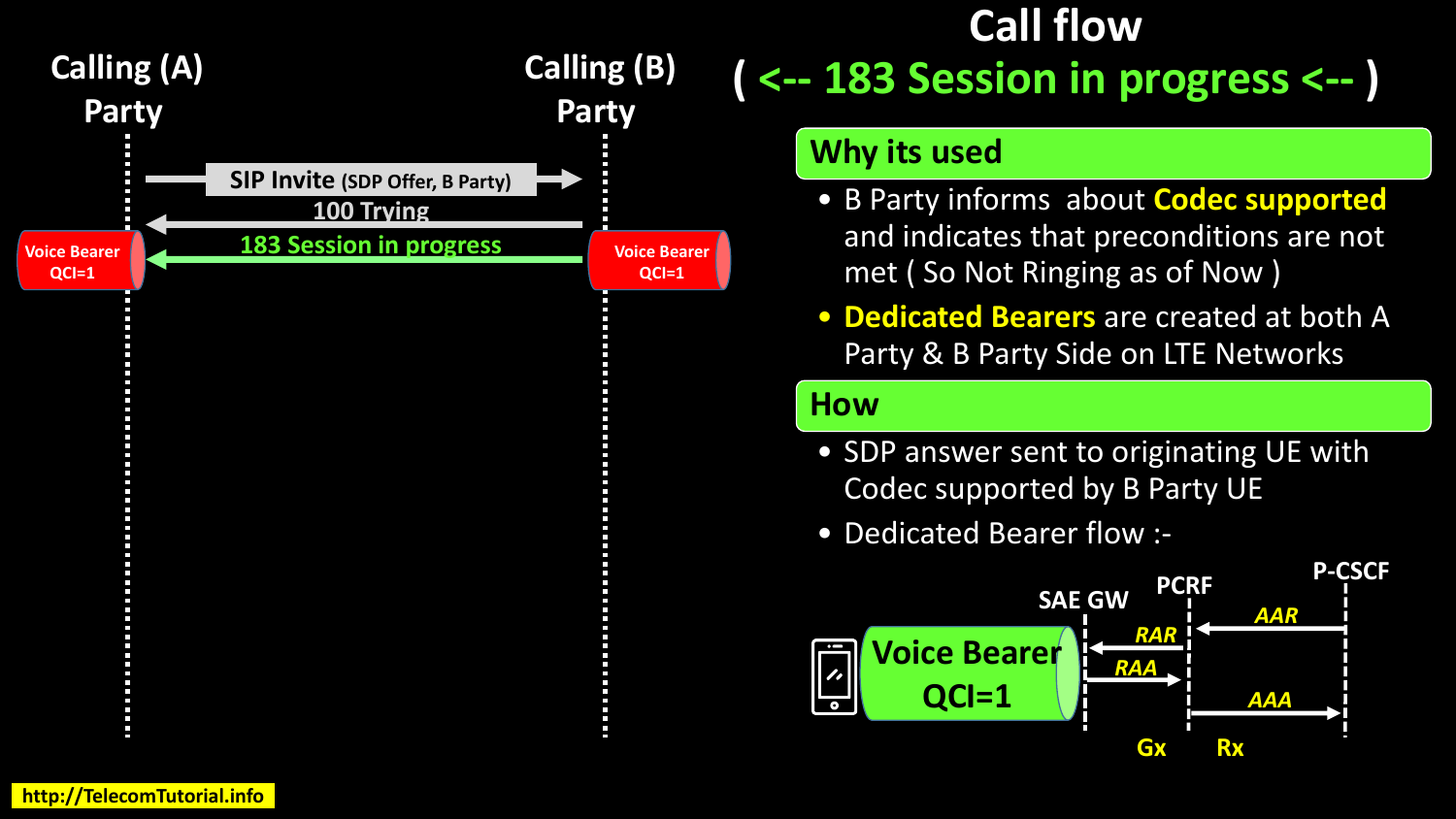

**Call flow ( --> SIP PRACK --> ) ( <-- 200 OK (PRACK) <-- )**

#### **>-- SIP PRACK -->**

- PRACK = **Provisional Response ACK to 183 Session Progress** Message received
- A Party also uses this PRACK to communicate Final Selected Codec which is decided for Voice Call via 2<sup>nd</sup> Offer

### **<--200 OK (PRACK) --<**

- With 200 OK , B Party Accepts Final selected Codec Offered by A Party in PRACK Request . **Final Agreement on Codec to be used** have been completed
- Both A & B Party Agree that Reservation of Resources are required but **resources have not yet been reserved**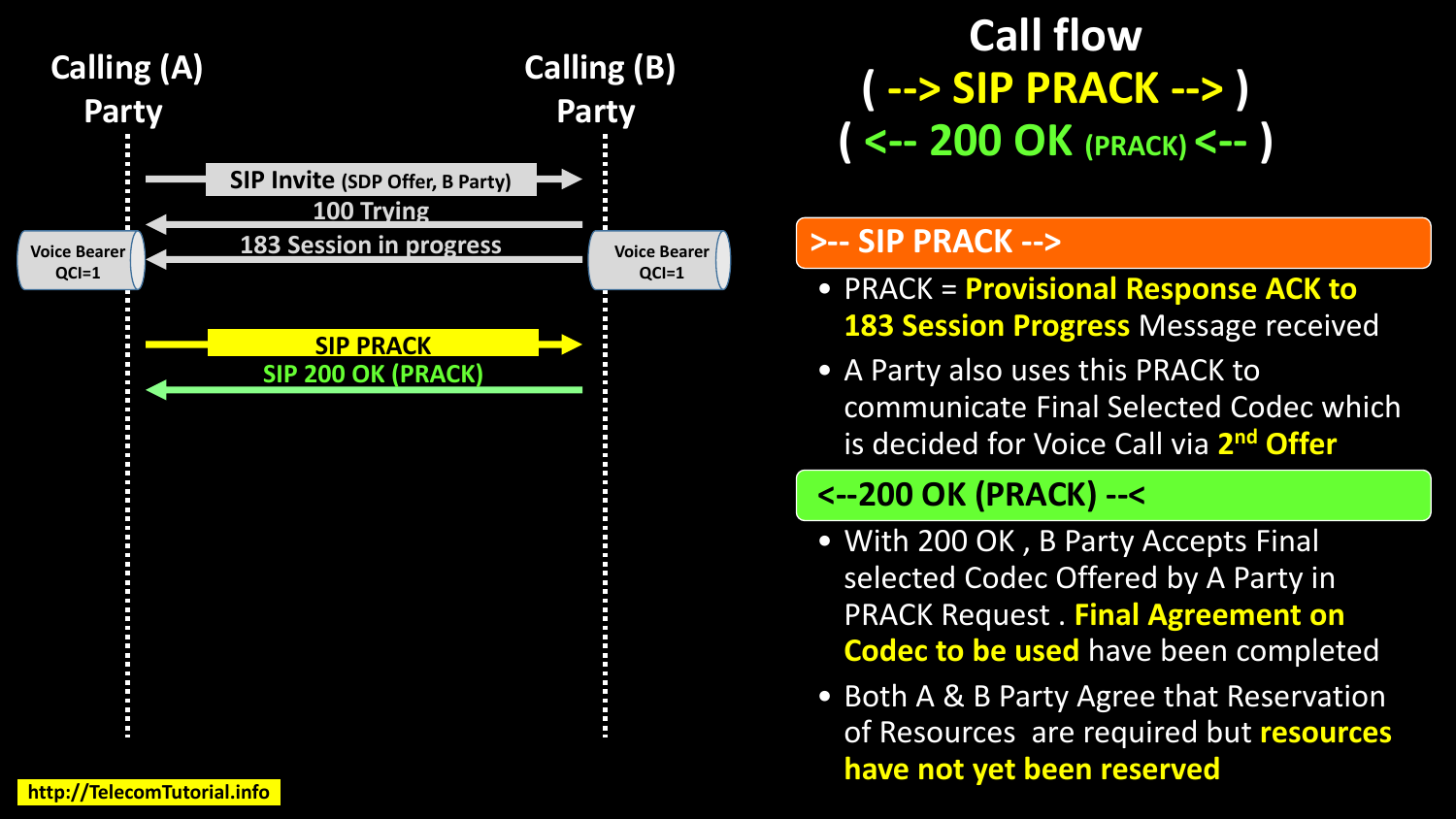

**Call flow ( --> SIP UPDATE --> ) ( <-- 200 OK (UPDATE) <-- )**

#### **>-- SIP UPDATE -->**

- Reservation of Resources on Originator done , Same communicated to B Party via SIP UPDATE
- No Changes in Codec etc..

#### **<--200 OK (UPDATE) --<**

• With 200 OK , B Party also reserves resources & confirm back to Originator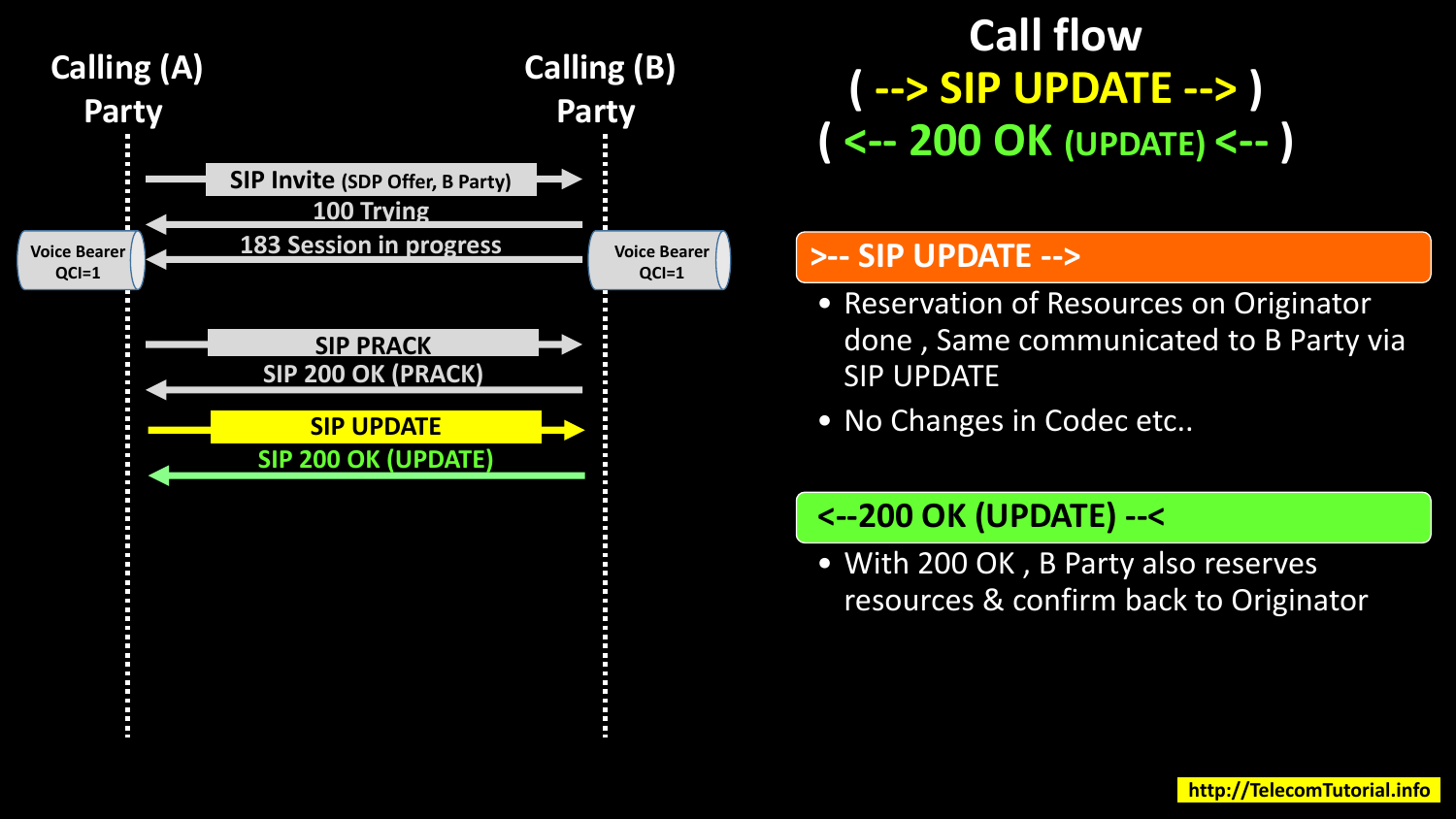

**Call flow ( <-- 180 Ringing <-- ) ( <-- SIP 200 OK (INVITE) <-- ) ( --> SIP ACK--> )**

#### **<-- 180 Ringing --<**

- All Pre-conditions are satisfied now
- **B Party Alerts the Terminating user** & Sends back 180 Ringing response
- **<-- 200 OK (INVITE) --< ( Answer )**
- Called Party **Answers** the call
- B Party sends back 200 OK to Initial Invite

#### **>-- SIP ACK**

• Originator Acknowledge back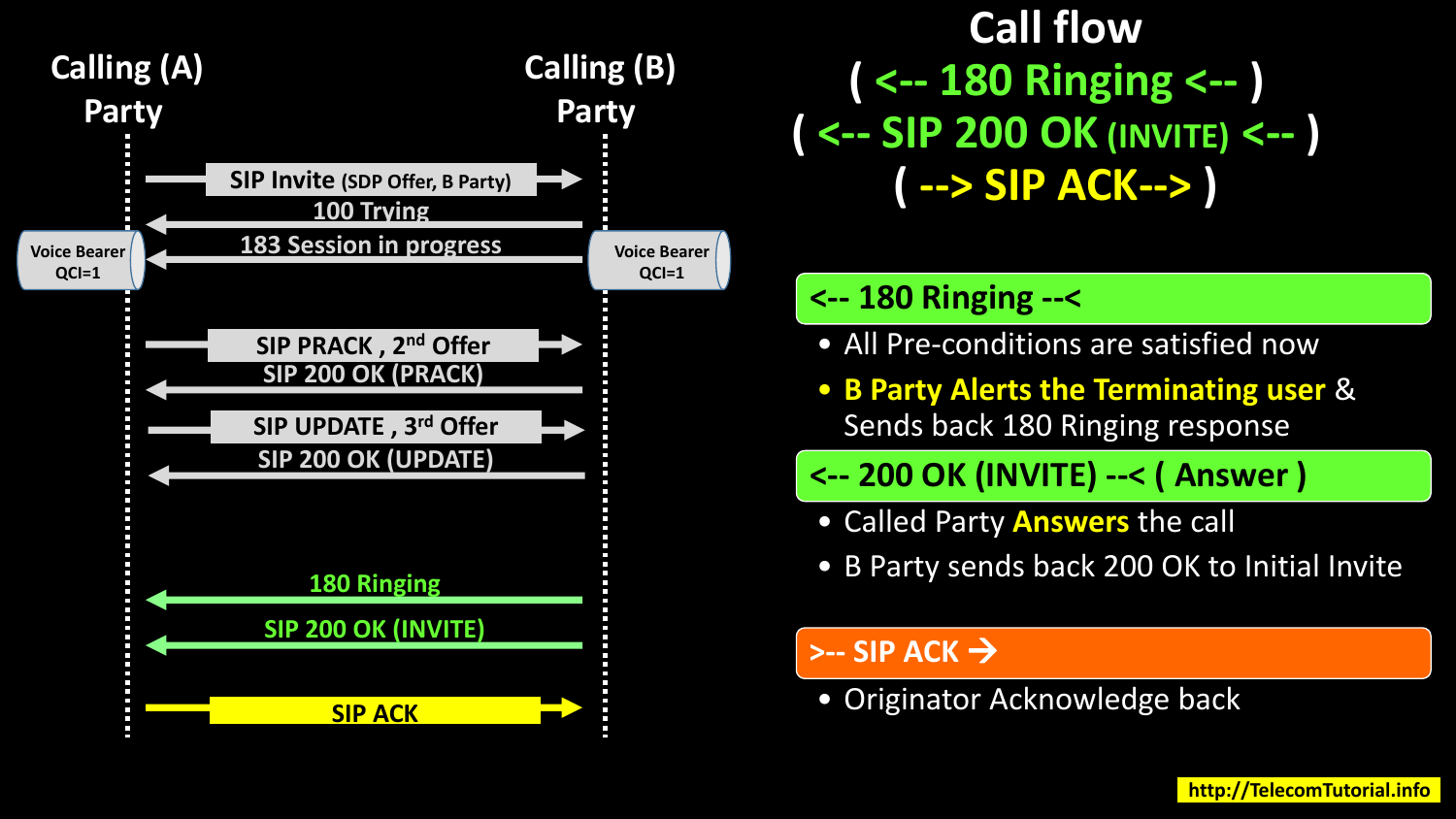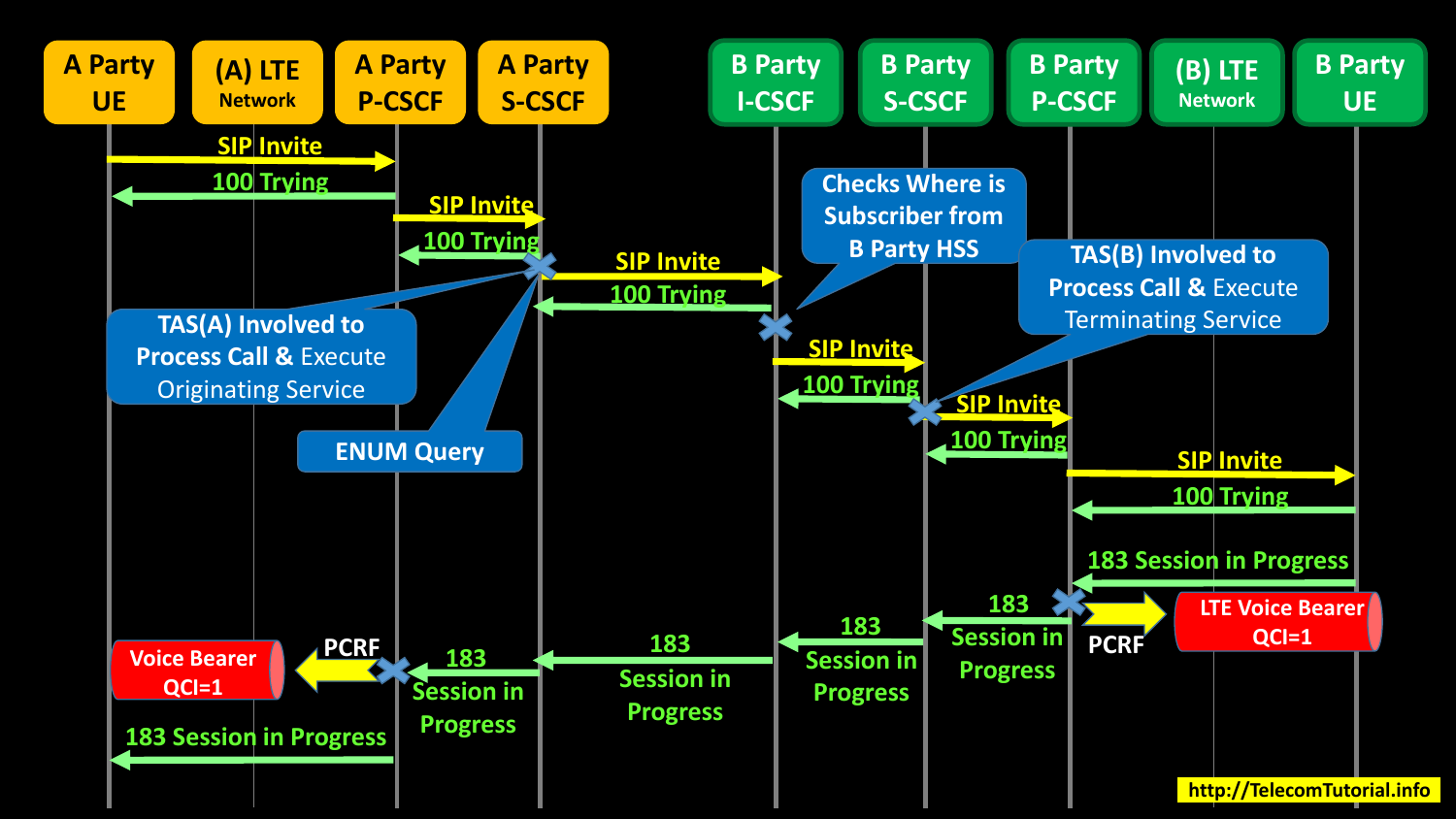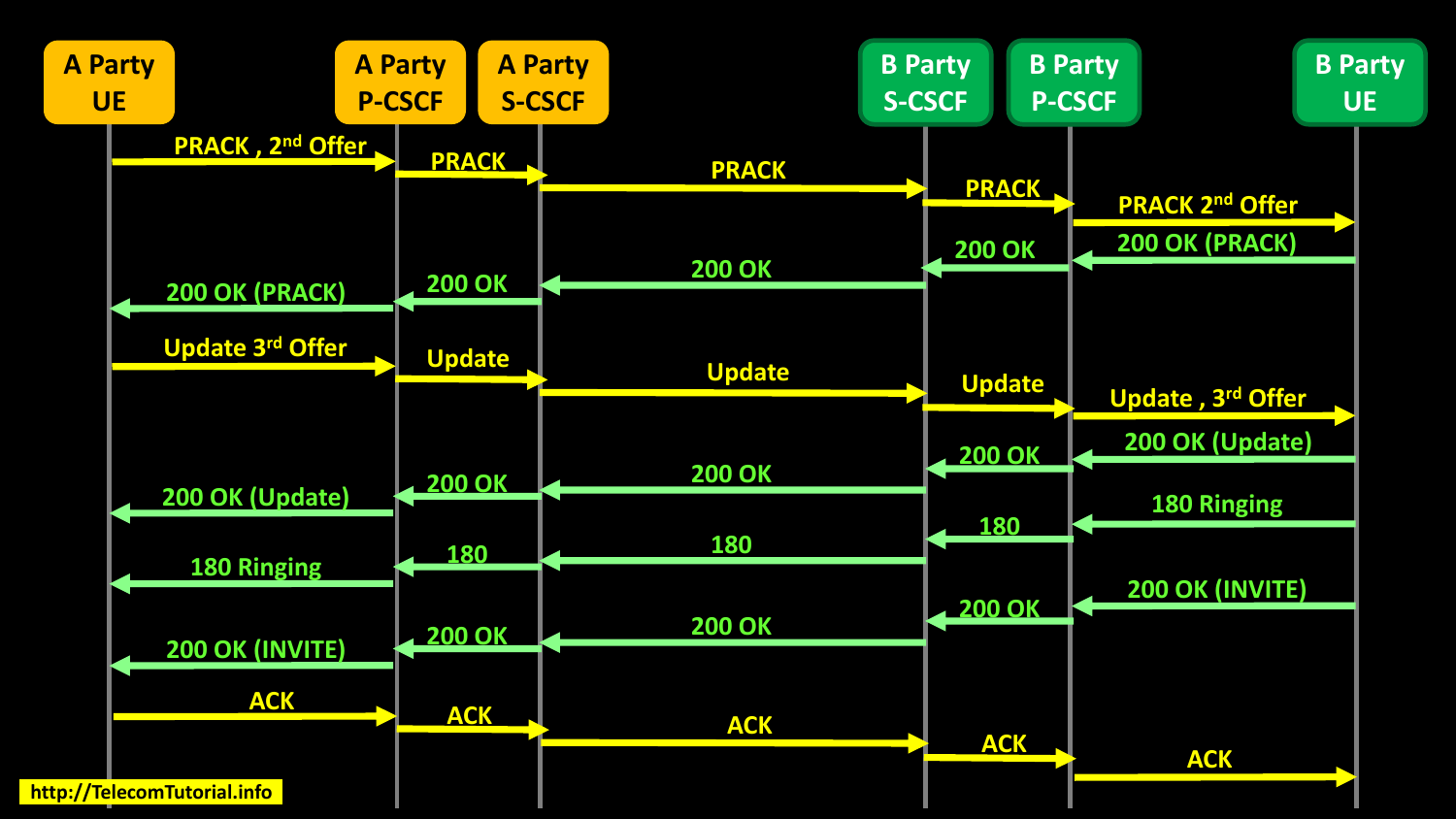## **VoLTE Codecs**

| <b>Type of Codec</b>        | <b>Bit Rate (kbps)</b>                                                                                           |
|-----------------------------|------------------------------------------------------------------------------------------------------------------|
| <b>Narrowband (NB)</b>      | $\vert$ 5.9, 7.2, 8, 9.6, 13.2, 16.4, 24.4                                                                       |
| <b>Wideband (WB)</b>        | 5.9, 7.2, 8, 9.6, 13.2, 13.2 channel-aware, 16.4, 24.4, 32, 48, 64, 96,<br>$(128 (6.6 \sim 23.85$ for AMR-WB IO) |
| <b>Super-wideband (SWB)</b> | 9.6, 13.2, 13.2 channel-aware, 16.4, 24.4, 32, 48, 64, 96, 128                                                   |
| <b>Full band (FB)</b>       | 16.4, 24.4, 32, 48, 64, 96, 128                                                                                  |



http://www.3gpp.org/news-events/3gpp-news/1639-evs\_news



**http://TelecomTutorial.info**